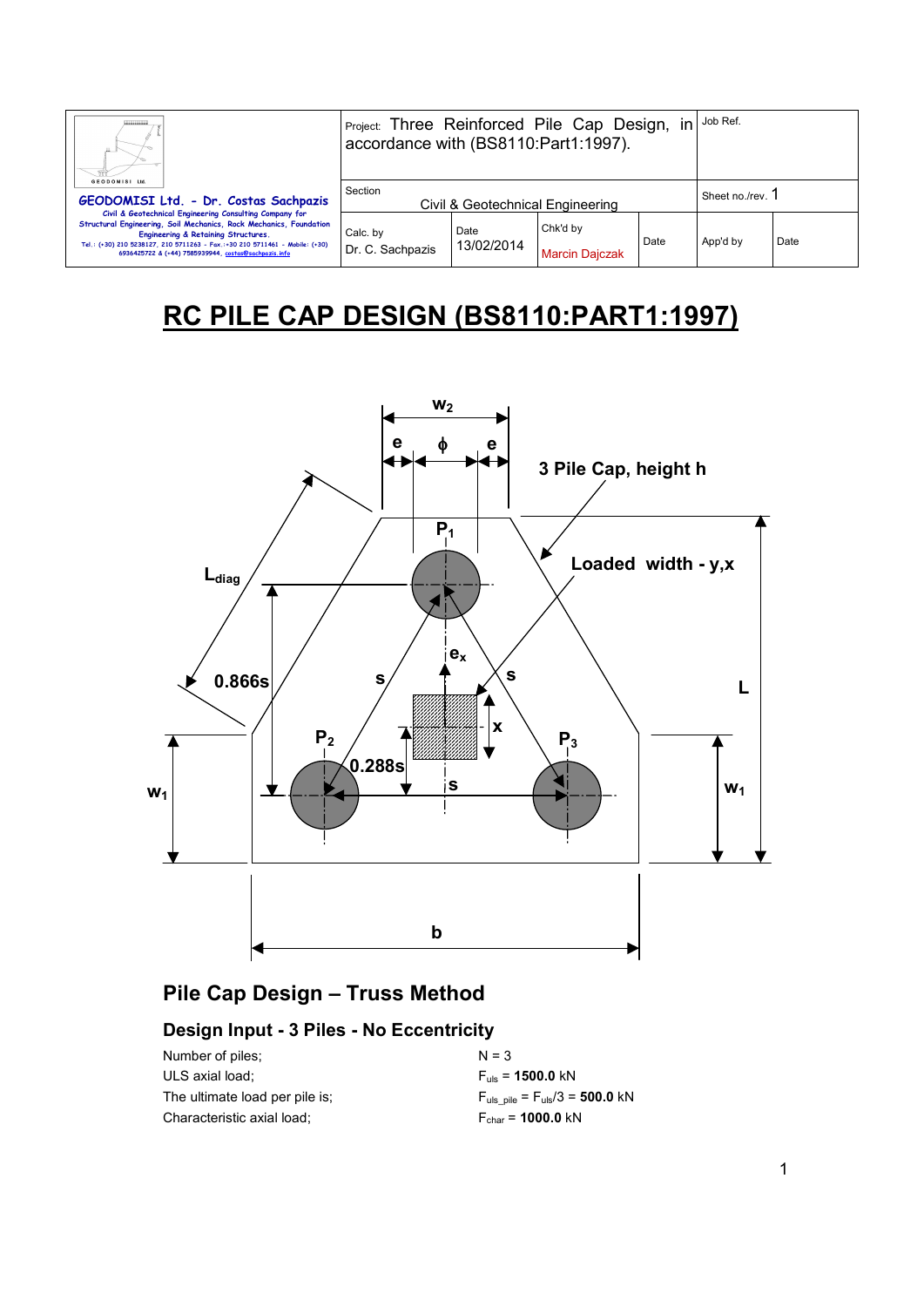| Ш.<br>GEODOMISI Ltd.                                                                                                                                                                                                                                                                                        | Project: Three Reinforced Pile Cap Design, in<br>accordance with (BS8110:Part1:1997). |                    |                                   |                | Job Ref. |      |
|-------------------------------------------------------------------------------------------------------------------------------------------------------------------------------------------------------------------------------------------------------------------------------------------------------------|---------------------------------------------------------------------------------------|--------------------|-----------------------------------|----------------|----------|------|
| GEODOMISI Ltd. - Dr. Costas Sachpazis                                                                                                                                                                                                                                                                       | Section<br>Civil & Geotechnical Engineering                                           |                    |                                   | Sheet no./rev. |          |      |
| Civil & Geotechnical Engineering Consulting Company for<br>Structural Engineering, Soil Mechanics, Rock Mechanics, Foundation<br>Engineering & Retaining Structures.<br>Tel.: (+30) 210 5238127, 210 5711263 - Fax.:+30 210 5711461 - Mobile: (+30)<br>6936425722 & (+44) 7585939944, costas@sachpazis.info | Calc. by<br>Dr. C. Sachpazis                                                          | Date<br>13/02/2014 | Chk'd by<br><b>Marcin Daiczak</b> | Date           | App'd by | Date |

The characteristic load per pile is; Pile diameter; Pile spacing; Pile cap overhang; Overall length of pile cap; Overall width of pile cap; Width at pile parallel to length, L; Width at pile parallel to overall width, b; Overall height of pile cap; Diagonal length of sides; Dimensions of loaded area;

**Cover** 

| $F_{char, pile} = F_{char}/3 = 333.3$ kN                                      |
|-------------------------------------------------------------------------------|
| $\phi$ = 250 mm                                                               |
| $s = 750$ mm                                                                  |
| $e = 150$ mm                                                                  |
| L = sin(60) $\times$ s+ $\phi$ +2 $\times$ e = 1200 mm                        |
| $b = s + \phi + 2 \times e = 1300$ mm                                         |
| $w_1 = \phi + 2 \times e = 550$ mm                                            |
| $w_2 = \phi + 2 \times e = 550$ mm                                            |
| h = <b>450</b> mm                                                             |
| L <sub>side diag</sub> = $\sqrt{(L-w_1)^2 + ((b-w_2)/2)^2}$ ) = <b>750</b> mm |
| $x = 300$ mm                                                                  |
| $v = 300$ mm                                                                  |
|                                                                               |
| $f_{\text{cu}} = 40.0 \text{ N/mm}^2$                                         |

| Concrete grade;              | $f_{\text{cu}} = 40.0 \text{ N/mm}^2$                 |
|------------------------------|-------------------------------------------------------|
| Nominal cover;               | $C_{\text{nom}} = 40$ mm                              |
| Tension bar diameter;        | $D_t = 16$ mm                                         |
| Link bar diameter;           | $L_{\text{dia}}$ = 12 mm                              |
| Depth to tension steel;      | $d = h - c_{\text{nom}} - L_{dia} - D_{t}/2 = 390$ mm |
| <b>Pile Cap Forces</b>       |                                                       |
| Compression within pile cap; | $F_c = F_{uls}/(3 \times sin(\theta)) = 747.1$ kN     |

Tension within pile cap;  $F_t = F_c \times cos(\theta) / (2 \times Cos(30)) = 320.5 kN$ 

### **Compression In Pile Cap - Suggested Additional Check**

Check compression diagonal as an unreinforced column, using a core equivalent to pile diameter

Compressive force in pile cap;

 $^{2}/4$  = **785.4** kN

*PASS Compression*  Cl. 3.8.4.3

#### **Tension In One Truss Member**

| Characteristic strength of reinforcement;    | $f_v = 500$ N/mm <sup>2</sup>                                                         |
|----------------------------------------------|---------------------------------------------------------------------------------------|
| Partial safety factor for strength of steel; | $v_{\rm ms} = 1.15$                                                                   |
| Required area of reinforcement;              | $A_{s \text{req}} = F_{t} / (1/\gamma_{\text{ms}} \times f_{v}) = 737 \text{ mm}^{2}$ |
| Provided area of reinforcement;              | $A_{s \text{ prov}} = A_{st} = 1005 \text{ mm}^2$                                     |
| Tension in truss member;                     | $P_t = (1/\gamma_{ms} \times f_v) \times A_{s-prov} = 437.1$ kN                       |
|                                              |                                                                                       |

*PASS Tension*  Cl. 3.11.4.2

#### **Max / Min Areas of Reinforcement - Considering A Strip Of Cap**

Minimum required area of steel;  $A_{st\_min} = k_t \times A_c = 293$  mm<sup>2</sup> Maximum allowable area of steel;  $A_{st,max} = 4 \% \times A_c = 9000$  mm<sup>2</sup>

*Area of tension steel provided OK*  Cl. 3.12.6 & Table 3.25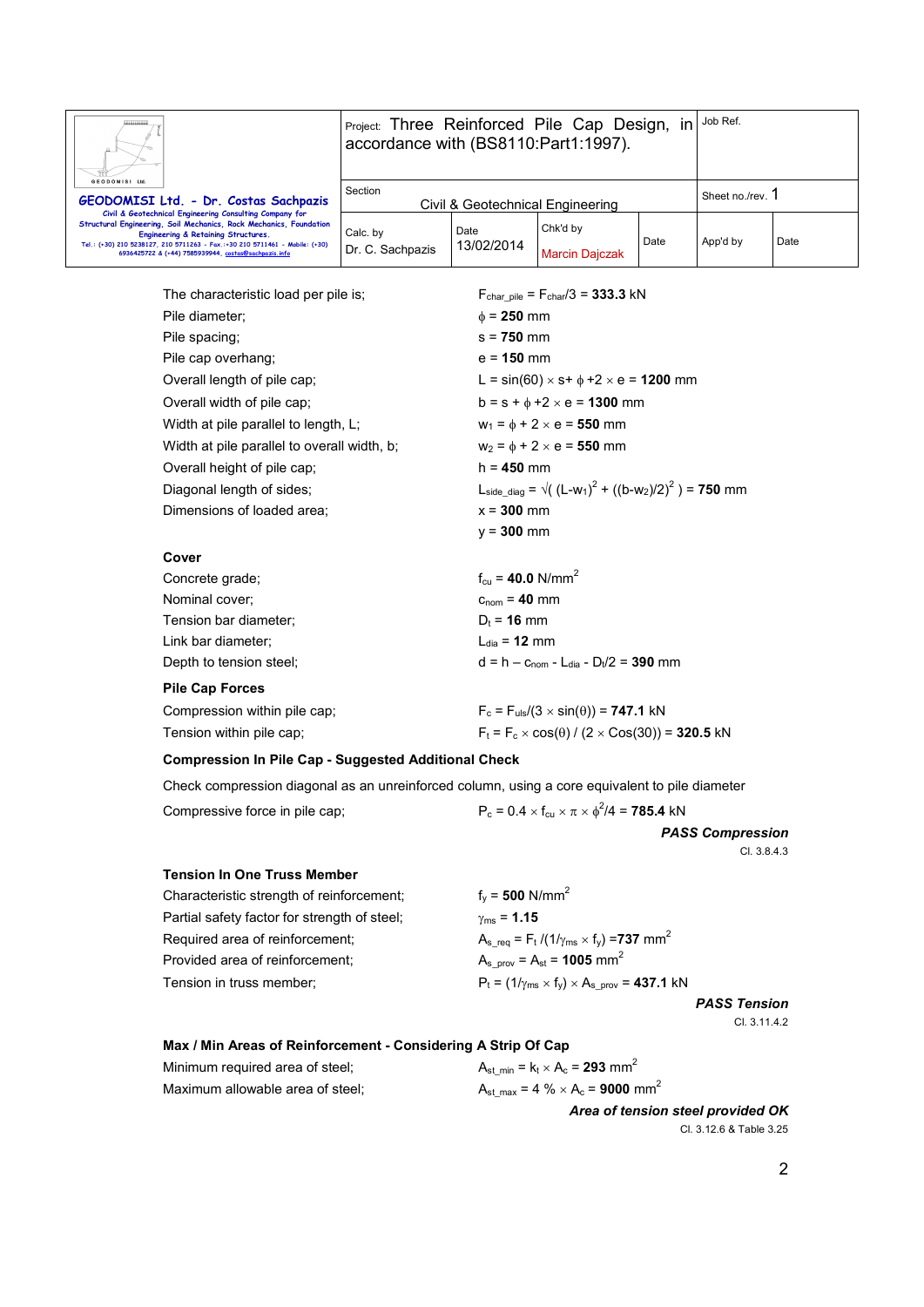| Ш.                                                                                                                                                                                                                                                                                                          | Project: Three Reinforced Pile Cap Design,<br>in<br>accordance with (BS8110:Part1:1997). |                    |                                   |                | Job Ref. |      |
|-------------------------------------------------------------------------------------------------------------------------------------------------------------------------------------------------------------------------------------------------------------------------------------------------------------|------------------------------------------------------------------------------------------|--------------------|-----------------------------------|----------------|----------|------|
| GEODOMISI Ltd.<br>GEODOMISI Ltd. - Dr. Costas Sachpazis                                                                                                                                                                                                                                                     | Section<br>Civil & Geotechnical Engineering                                              |                    |                                   | Sheet no./rev. |          |      |
| Civil & Geotechnical Engineering Consulting Company for<br>Structural Engineering, Soil Mechanics, Rock Mechanics, Foundation<br>Engineering & Retaining Structures.<br>Tel.: (+30) 210 5238127, 210 5711263 - Fax.:+30 210 5711461 - Mobile: (+30)<br>6936425722 & (+44) 7585939944, costas@sachpazis.info | Calc. by<br>Dr. C. Sachpazis                                                             | Date<br>13/02/2014 | Chk'd by<br><b>Marcin Daiczak</b> | Date           | App'd by | Date |

#### **Beam Shear**

Check shear stress on the sections at distance  $\phi$  / 5 inside face of piles.

Cl. 3.11.4.3 & fig. 3.23

#### **Applied shear stress**

| Applied shear force;                                                                                      | $V = F_{\text{uls}} / 3 = 500.0$ kN                                                                                      |
|-----------------------------------------------------------------------------------------------------------|--------------------------------------------------------------------------------------------------------------------------|
| Min effective width of pile cap along plane of shear; $b_v = min(b_{v1}, b_{v2}, 3 \times \phi) = 750$ mm |                                                                                                                          |
| Design shear stress:                                                                                      | $v = V / (b_v \times d) = 1.71$ N/mm <sup>2</sup>                                                                        |
| Allowable shear stress;                                                                                   | $V_{\text{allowable}} = \min ((0.8 \text{ N}^{1/2}/\text{mm}) \times \sqrt{(f_{\text{cu}})}, 5 \text{ N}/\text{mm}^2) =$ |
| 5.00 N/mm <sup>2</sup>                                                                                    |                                                                                                                          |
|                                                                                                           | <b>Shear stress - OK</b>                                                                                                 |

Cl. 3.4.5.2

#### **Design concrete shear strength**

| From BS8110-1:1997 Table 3.8;                 |                                                                                                                                                                  |
|-----------------------------------------------|------------------------------------------------------------------------------------------------------------------------------------------------------------------|
|                                               | $v_{c,25}$ = 0.79 $\times$ r <sup>1/3</sup> $\times$ max(0.67, (400 mm/d) <sup>1/4</sup> ) $\times$ 1.0 N/mm <sup>2</sup> / 1.25 = <b>0.56</b> N/mm <sup>2</sup> |
| Shear enhancement (Cl. 3.4.5.8 and fig. 3.5); | $v_c = v_c$ <sub>25</sub> × ( min( f <sub>cu</sub> , 40 N/mm <sup>2</sup> ) / 25 N/mm <sup>2</sup> ) <sup>1/3</sup> =                                            |
| $0.66$ N/mm <sup>2</sup>                      |                                                                                                                                                                  |
|                                               | $a_v = min(2 \times d, max((s / sqrt(3) - \phi / 2 + \phi / 5 - x / 2))$                                                                                         |
| $0.1$ mm $) = 208$ mm                         |                                                                                                                                                                  |
| Enhanced shear stress;                        | $v_{\rm c\,\, enh}$ = min( $v_{\rm allowable}$ , 2 $\times$ d $\times$ $v_{\rm c}$ / $a_{\rm v}$ ) = 2.46 N/mm <sup>2</sup>                                      |
|                                               | Concrete shear strength - OK, no links regd.                                                                                                                     |

Table 3.16

Note: If no links are provided, the bond strengths for **PLAIN** bars must be used in calculations for anchorage and lap lengths.

Cl. 3.12.8.3

## **Local Shear At Concentrated Loads (Cl 3.7.7)**

| Total length of inner perim. at edge of loaded area; $u_0 = 2 \times (x + y) = 1200$ mm |                                                                                                                          |
|-----------------------------------------------------------------------------------------|--------------------------------------------------------------------------------------------------------------------------|
| Assumed average depth to tension steel:                                                 | $d_{av} = d - D_t = 374$ mm                                                                                              |
| Max shear effective across perimeter;                                                   | $V_p = F_{uls} = 1500.0$ kN                                                                                              |
| Stress around loaded area;                                                              | $v_{\text{max}} = V_{\text{p}} / (u_0 \times d_{\text{av}}) = 3.34 \text{ N/mm}^2$                                       |
| Allowable shear stress;                                                                 | $V_{\text{allowable}} = \min((0.8 \text{ N}^{1/2}/\text{mm}) \times \sqrt{(f_{\text{cut}})}, 5 \text{ N}/\text{mm}^2) =$ |
| 5.00 $N/mm^2$                                                                           |                                                                                                                          |

*Shear stress - OK*  Cl. 3.4.5.2

#### **Clear Distance Between Bars In Tension (Cl 3.12.11.2.4)**

Maximum / Minimum allowable clear distances between tension bars considering a strip of cap Actual bar spacing;

 $s$ pacing<sub>bars</sub> = max( 0mm, ( $b_{ccs}$  -  $n_{surfaces}$  × ( $c_{adopt}$  +  $L_{dia}$ ) -  $D_t$ )/( $L_{nt}$  - 1) -  $D_t$ ) = 92 mm Maximum allowable spacing of bars;  $\qquad \qquad$  spacing<sub>max</sub> = min((47000 N/mm)/f<sub>s</sub>, 300 mm) = **192** mm Minimum required spacing of bars; spacing<sub>min</sub> =  $h_{agg}$  + 5 mm = 25 mm